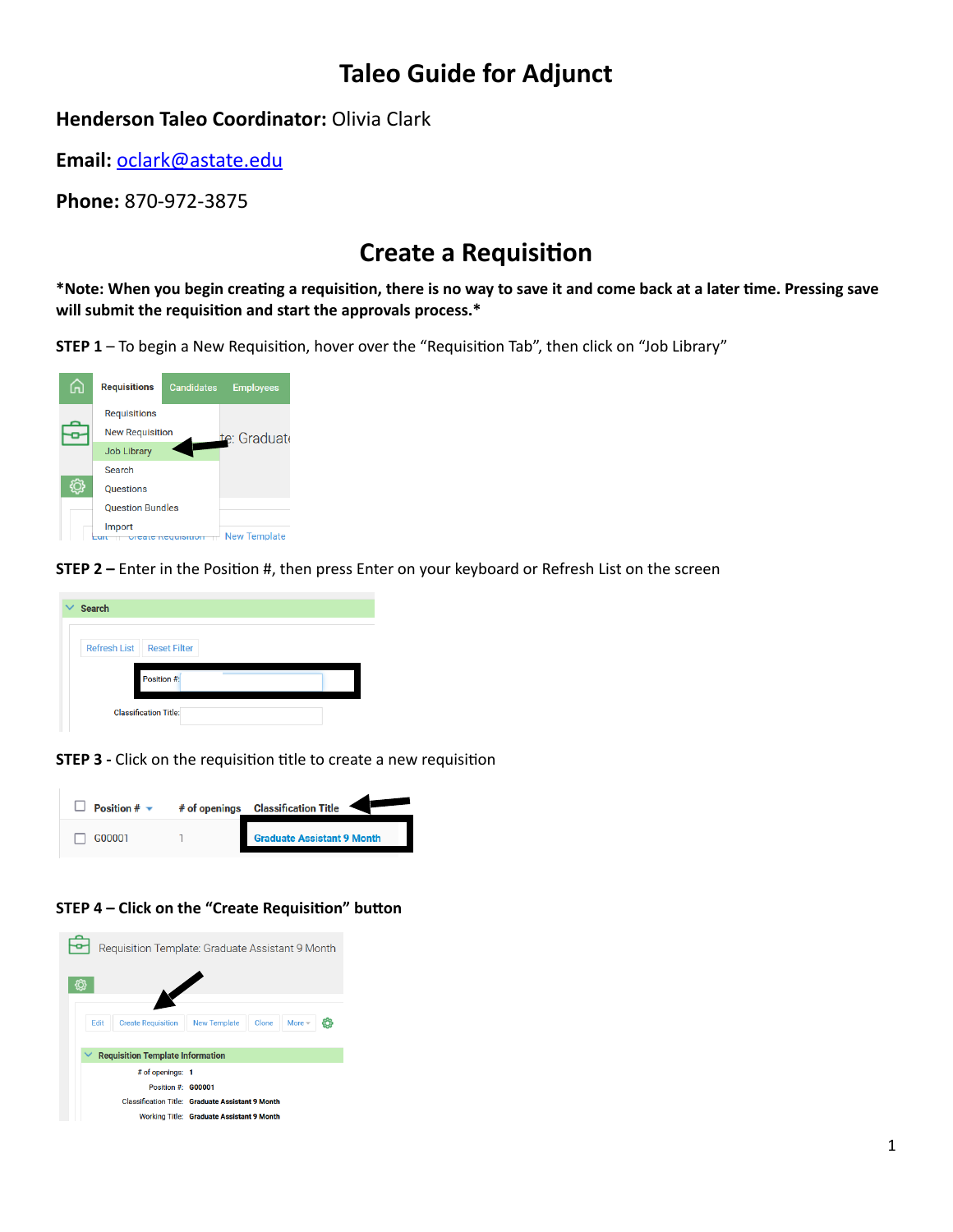All fields marked on the Requisition in red and with an asterisk are required. Review all fields for accuracy and make changes as required.

### *Requisition Owner(s) Section*

If someone needs to be added or removed on the requistion owners section, please email these changes to:

Henderson Taleo Coordinator - Olivia Clark - oclark@astate.edu

| $\checkmark$ | <b>Owners, Approvers and Agencies:</b>   |                                   |  |  |  |  |  |
|--------------|------------------------------------------|-----------------------------------|--|--|--|--|--|
|              | <b>Requisition Owners: HR, Henderson</b> |                                   |  |  |  |  |  |
|              |                                          | <b>Graduate School, Henderson</b> |  |  |  |  |  |

## *Requisition Information Section*

| <b>Requisition Template Information</b> |                                        |  |  |  |  |  |  |
|-----------------------------------------|----------------------------------------|--|--|--|--|--|--|
| # of openings:                          | 1                                      |  |  |  |  |  |  |
| * Position #:                           | G00001                                 |  |  |  |  |  |  |
| * Classification Title:                 | <b>Graduate Assistant 9 Month</b>      |  |  |  |  |  |  |
| <b>Working Title:</b>                   | <b>Graduate Assistant 9 Month</b>      |  |  |  |  |  |  |
| Grade:                                  |                                        |  |  |  |  |  |  |
| Department:                             | Payroll Dummy - Henderson              |  |  |  |  |  |  |
| <b>Department Contact Phone:</b>        |                                        |  |  |  |  |  |  |
|                                         | Format: ###-###-####                   |  |  |  |  |  |  |
| Location:                               | <b>Henderson State</b><br>$\checkmark$ |  |  |  |  |  |  |
| Please enter the approved salary.       |                                        |  |  |  |  |  |  |
| * Proposed Salary Range:                | \$8,586                                |  |  |  |  |  |  |
| Shift Pay:                              | <b>No</b><br>v                         |  |  |  |  |  |  |
| Replacement for:                        | N/A                                    |  |  |  |  |  |  |
| * Reason for Opening:                   | <b>GA Replacement</b><br>$\checkmark$  |  |  |  |  |  |  |
| <b>Employee Name:</b>                   |                                        |  |  |  |  |  |  |
| * Funding:                              | <b>Budgeted</b><br>$\checkmark$        |  |  |  |  |  |  |

| <b>Budget Page/Line: N/A</b>                                                                                      |
|-------------------------------------------------------------------------------------------------------------------|
| FYI: In Taleo, positions close at 12:01<br>a.m. on the closing date. They do not<br>stay open throughout the day. |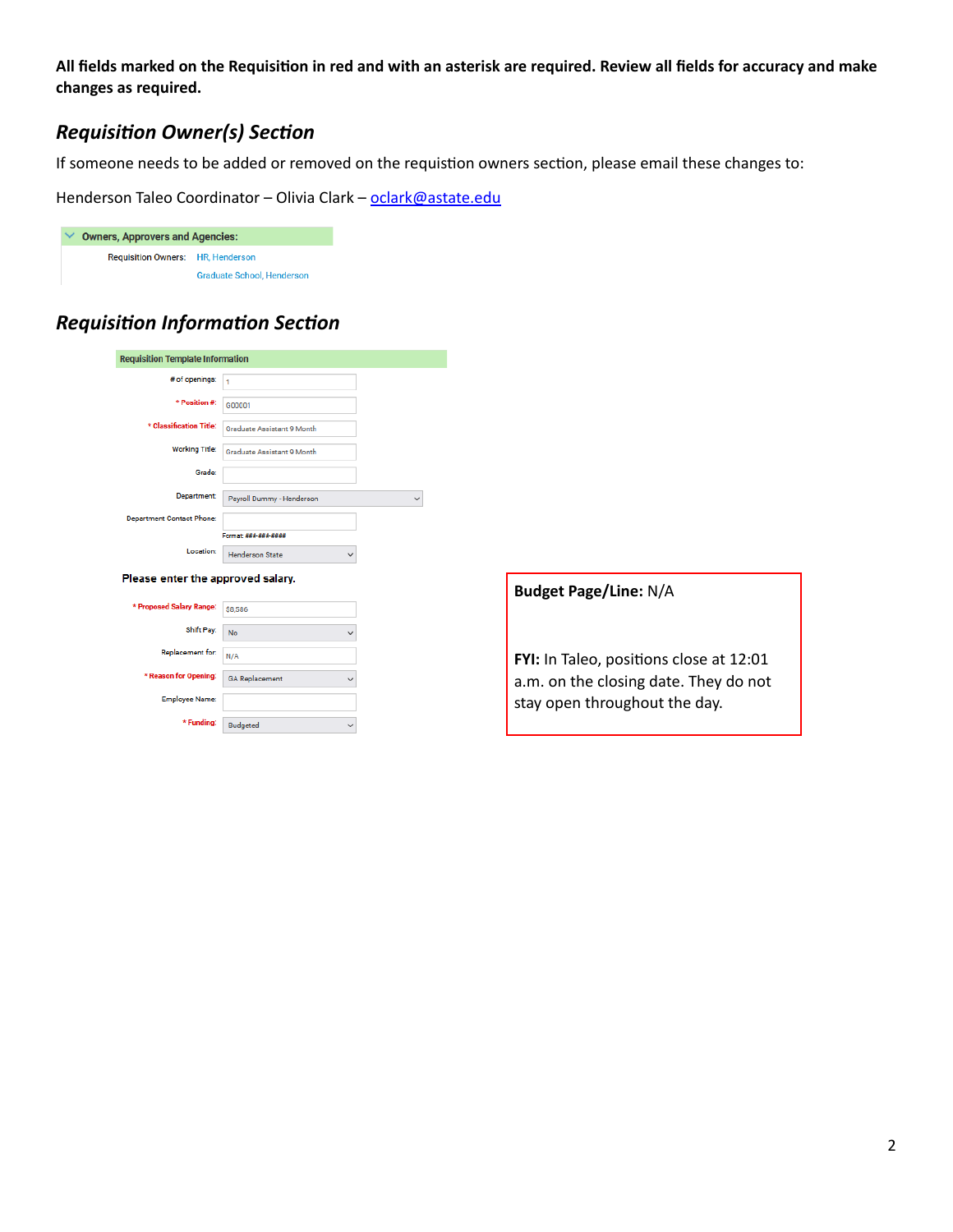| * Budget Page/Line:       | N/A                               |   |   |
|---------------------------|-----------------------------------|---|---|
| If Other enter FOAP:      |                                   |   |   |
| * Anticipated Start Date: | N/A                               |   |   |
| <b>Employment Status:</b> | Graduate Assistant (up to 20 Hrs) | v |   |
| Type of Employment:       | <b>Graduate Assistant</b>         | v |   |
| * EEO Position Group:     | 8 - Non Reported                  |   |   |
| * EEO Job Class:          | 90 - Other                        |   |   |
| FLSA:                     | Non-Exempt                        |   |   |
| Posting Length:           | 7 days                            | v |   |
| If Other Enter # of Days: |                                   |   |   |
| <b>Opened Date:</b>       |                                   |   | 朆 |
| Closing:                  |                                   |   | 朆 |
| <b>Posting Location:</b>  | <b>Graduate Assistant</b>         |   |   |

### **Posting Lengths:**

Recommended to be posted for a Minimum of 7 days

#### *Approvals Section*

The approval routing is viewable for both the Requisition and Offer. Send any questions/changes to:

Henderson Taleo Coordinator - Olivia Clark - oclark@astate.edu



### *Position Description Section*

Please review the position summary and send any changes in a Word document to:

Henderson Taleo Coordinator - Olivia Clark - oclark@astate.edu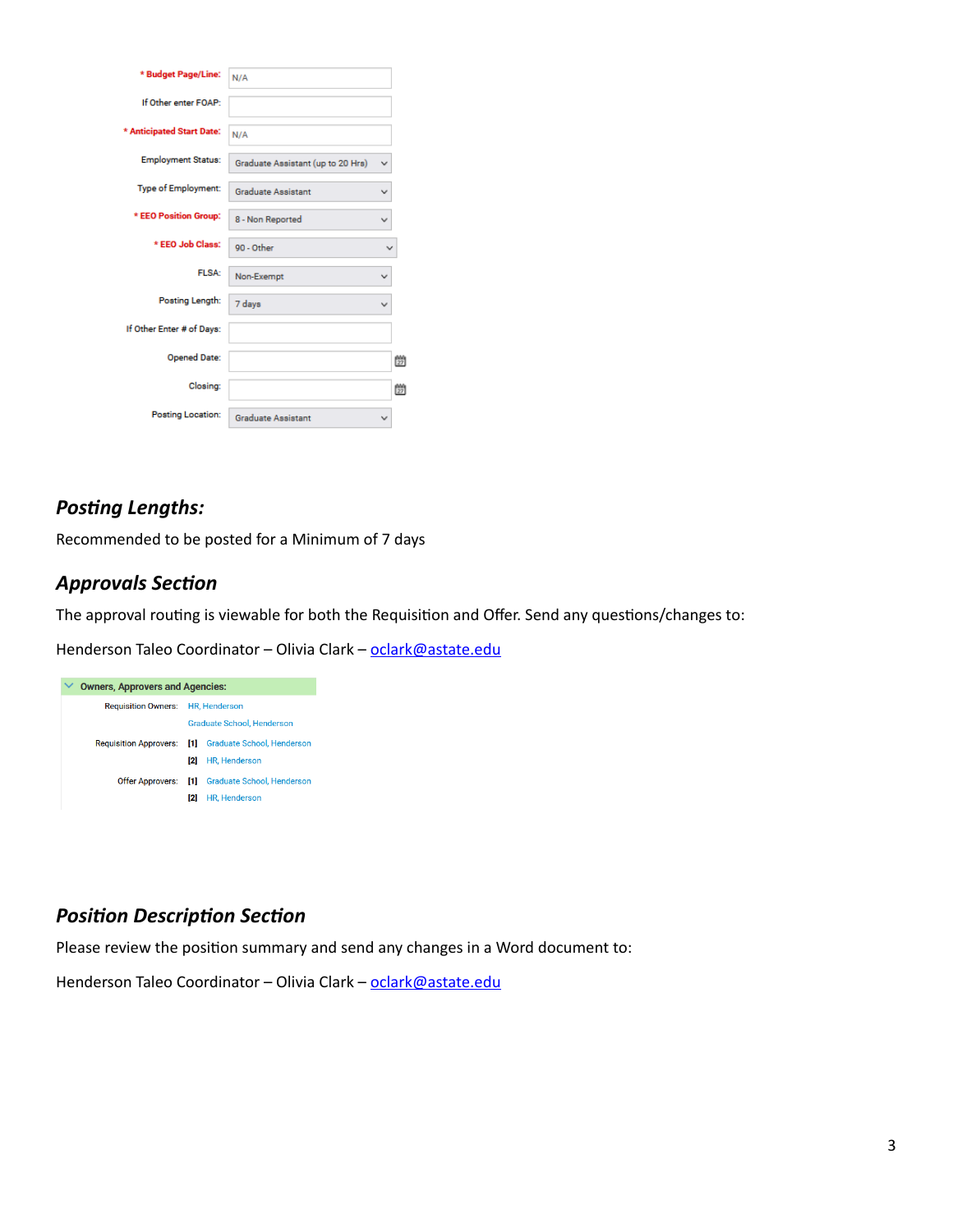### **Viewing Candidate Profiles:**

Step 1 - Go to the Requisition that the department is hiring for by clicking Requisition in the upper left hand corner:



Step 2 - Type in the position number and click "Refresh List"



Step 3 - Click on the green number to view all of your Candidates: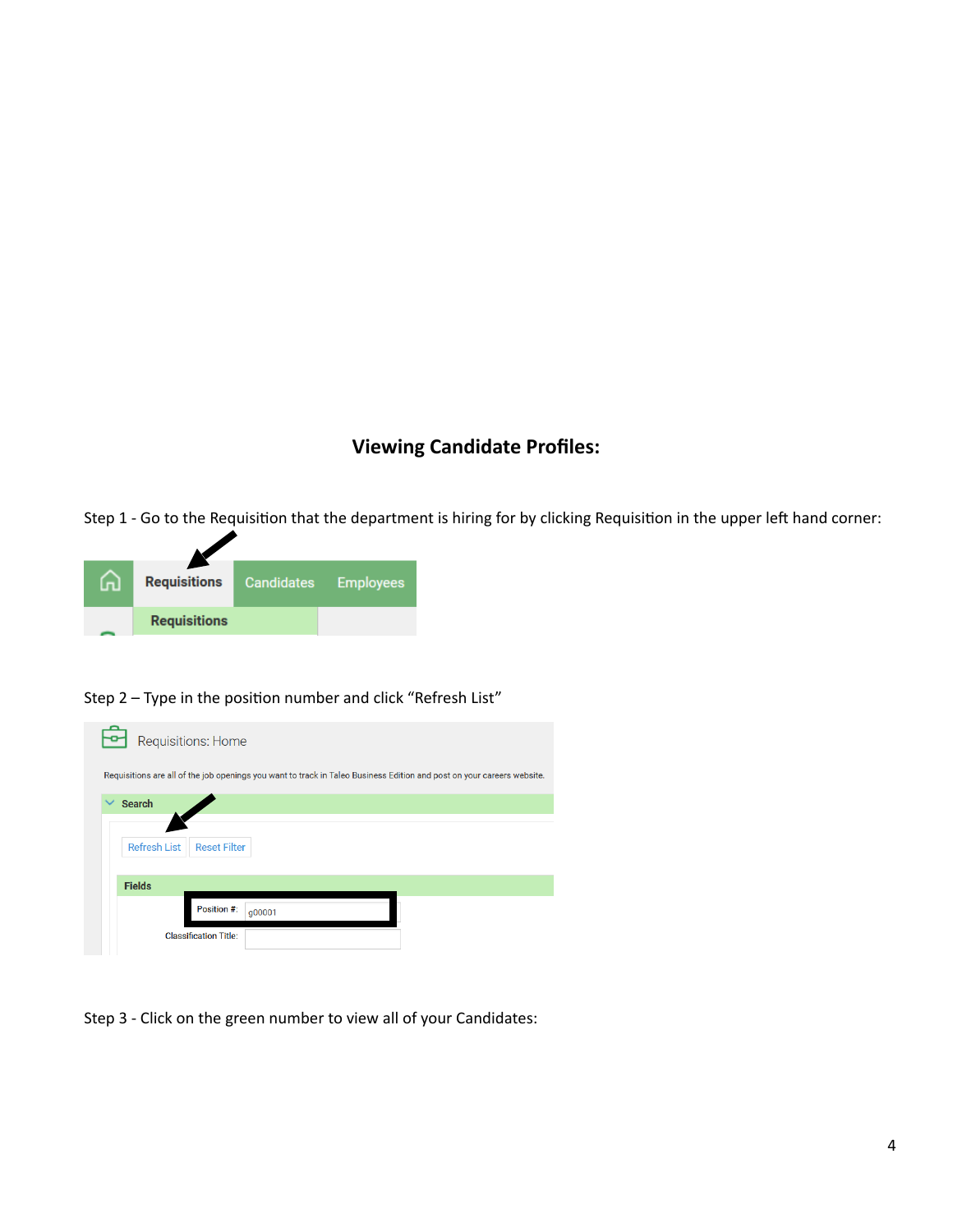

Step 4 - There will be a list of names, their application, and their resume:

| <b>Search these Candidates</b> | This list shows all the candidates that have applied or have been submitted to |                     |                  |               |
|--------------------------------|--------------------------------------------------------------------------------|---------------------|------------------|---------------|
| <b>All Candidates</b>          | <b>New Candidates</b>                                                          | In Process          |                  |               |
| <b>Send Email</b>              | <b>View Resume</b>                                                             | <b>Print Resume</b> | Submit           | More $\equiv$ |
| Ro                             | <b>Name</b>                                                                    | <b>Application</b>  | <b>Resume/CV</b> |               |
|                                | Pulliam, Kathryn                                                               |                     |                  |               |
|                                |                                                                                |                     |                  |               |

To view more information about one candidate, please click on their blue hyperlinked name to go to their Candidate Record:

|                  |                             |                     | Candidate: Kathryn D. Pulliam Flag | $\bullet$ | <b>Back To List</b> |    |  |
|------------------|-----------------------------|---------------------|------------------------------------|-----------|---------------------|----|--|
| <b>Full View</b> | <b>Short View</b>           | <b>Work History</b> | <b>Contact &amp; Interviews</b>    |           | <b>History Log</b>  | හූ |  |
|                  |                             |                     |                                    |           |                     |    |  |
|                  |                             |                     |                                    |           |                     |    |  |
|                  |                             |                     |                                    |           |                     |    |  |
| Edit             | Send To                     | Forms               | <b>Printable View</b>              | More $+$  | ශූ                  |    |  |
|                  |                             |                     |                                    |           |                     |    |  |
| $\checkmark$     | <b>Main Status Details:</b> |                     |                                    |           |                     |    |  |

On their Candidate Record, there will be information about a candidate, such as: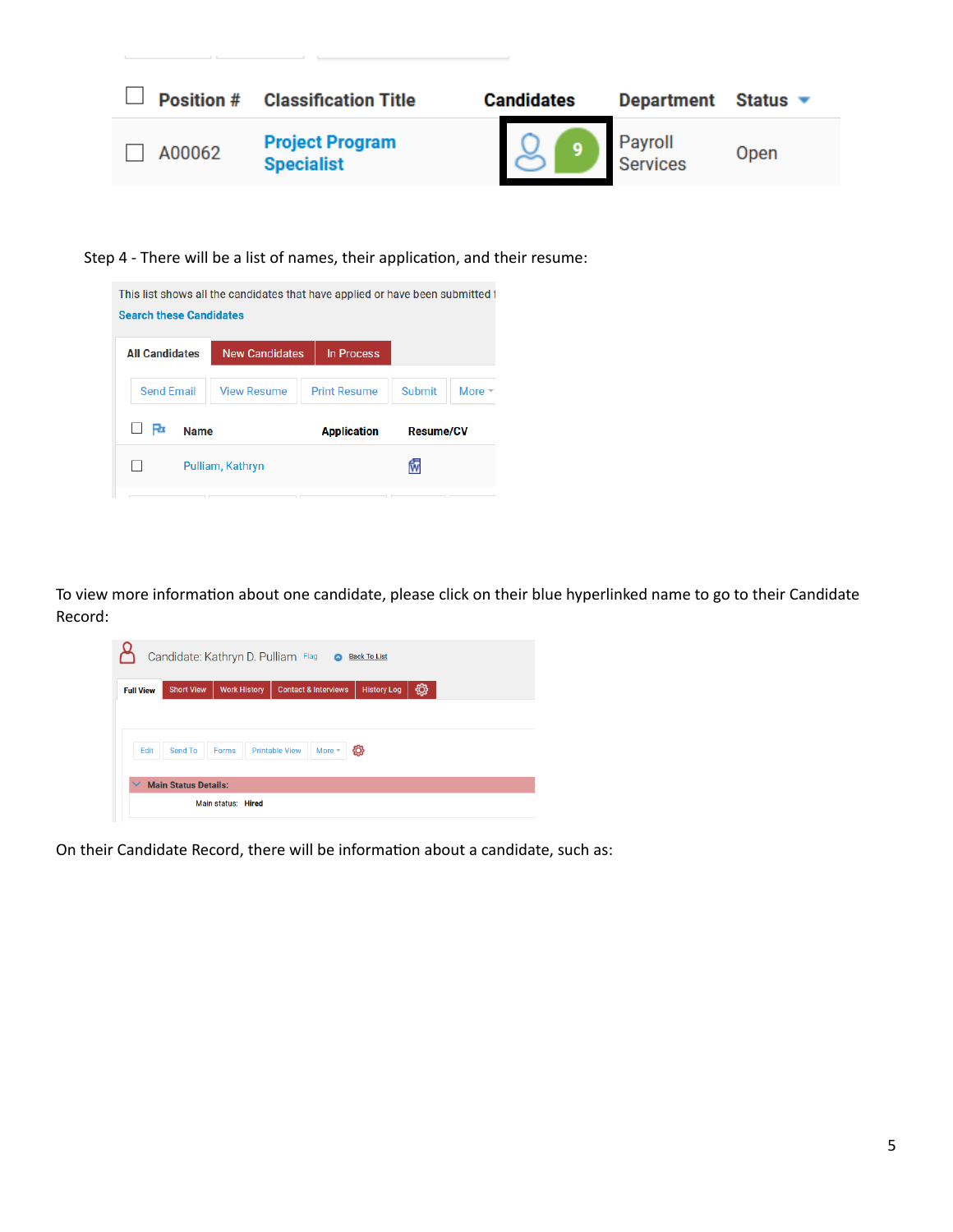

To view any details about any of the above fields, please make sure that the arrow next to the word is pointing down, this will Open that field and allow you to see the information (for attachments it will also allow you to view if the Candidate has added any additional attachments to their record).

For any questions on how to navigate the Candidate Record, please contact Olivia Clark

## **Submit Offer Letter**

Once the decision has been made on which candidate to hire, an offer letter must be generated. The offer letter replaces the Assignment Change Form/Employee Status Form.

**STEP 1** - Click on your requisition to access the candidates. Click on the Candidate's name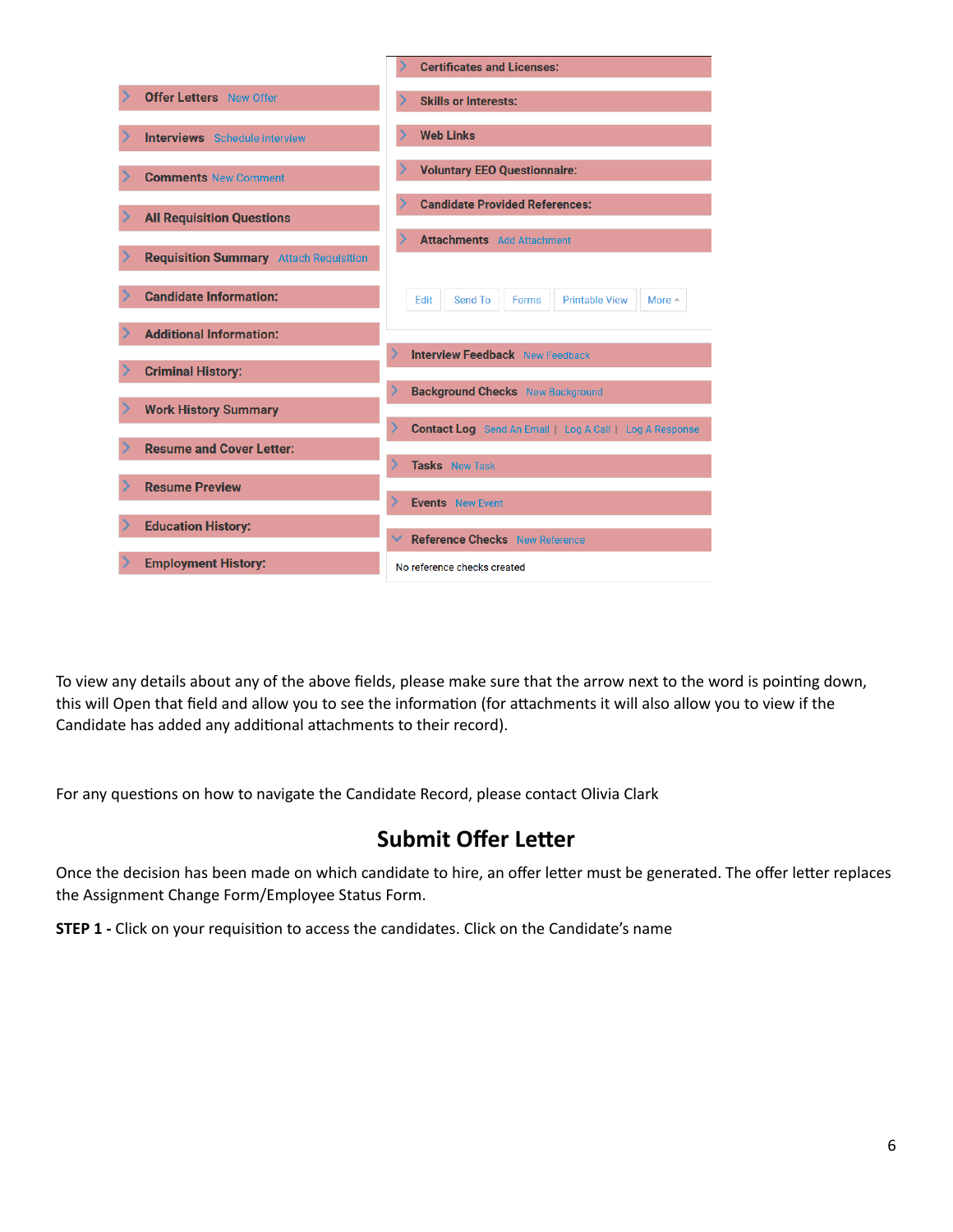Candidates: Assistant Professor 12 Mo

This list shows all the candidates that have applied or have been submitted for requisition F00029: Assistant Professor 12 Mo - [F00029] **Search these Candidates** 

| Send Email               | View Resume                             | Print Resume        | <b>Submit</b> | 杏<br>$More -$                      | Mark as $=$             | Change Main Status to -                           |            | Change Req-specific status to -      |                 |
|--------------------------|-----------------------------------------|---------------------|---------------|------------------------------------|-------------------------|---------------------------------------------------|------------|--------------------------------------|-----------------|
|                          |                                         |                     |               |                                    |                         |                                                   |            | $\Box$ $\Box$ $\Box$ 1-2 of 2 $\Box$ |                 |
| $\mathbb{D}$ $\sim$ Name |                                         |                     |               | Application Resume/CV Last updated | <b>Next Steps (Req)</b> | <b>Reg. Based Status Main status Requisitions</b> |            |                                      | <b>Req Rank</b> |
|                          | Smith, John<br>Referred by Lori Winn    |                     | ⋑             | 1/15/16 4:51<br><b>PM</b>          |                         | Hired                                             | Hired      | Assistant Professor 12 Mo            |                 |
| Coordinator              | Rainwater, Melody<br>Referred by Taleo- |                     | 慏             | 1/25/16 5:11<br><b>PM</b>          | Phone Screen            | <b>NEW</b>                                        | <b>NEW</b> | Assistant Professor 12 Mo            |                 |
| Send Email               | <b>View Resume</b>                      | <b>Print Resume</b> | Submit        | More $-$                           | Mark $as$               | Change Main Status to $\triangle$                 |            | Change Reg-specific status to -      |                 |

**STEP 2** - Under the **Offer Letter** section, click on the **New Offer** link

| <b>Full View</b> | Short View                    | Work History                           | Contact & Interviews |    | ۰<br><b>History Log</b> |  |  |  |
|------------------|-------------------------------|----------------------------------------|----------------------|----|-------------------------|--|--|--|
| Edit             | Send To                       | Printable View<br>Forms                | $More -$             | Юŀ |                         |  |  |  |
|                  | Main Status Details:          |                                        |                      |    |                         |  |  |  |
|                  |                               | Main status: NEW                       |                      |    |                         |  |  |  |
|                  |                               |                                        |                      |    |                         |  |  |  |
|                  | Defer Letters New Offer       |                                        |                      |    |                         |  |  |  |
|                  |                               |                                        |                      |    |                         |  |  |  |
|                  | No offer letters created      |                                        |                      |    |                         |  |  |  |
|                  |                               |                                        |                      |    |                         |  |  |  |
|                  | Interviews Schedule interview |                                        |                      |    |                         |  |  |  |
|                  | No interviews created         |                                        |                      |    |                         |  |  |  |
|                  |                               |                                        |                      |    |                         |  |  |  |
|                  |                               | Requisition Summary Attach Requisition |                      |    |                         |  |  |  |

## *Offer Letter Details*

The information entered in the Offer Letter Details will populate the official Written Job Offer Letter which will be emailed to the candidate. \*All fields highlighted in red are required fields.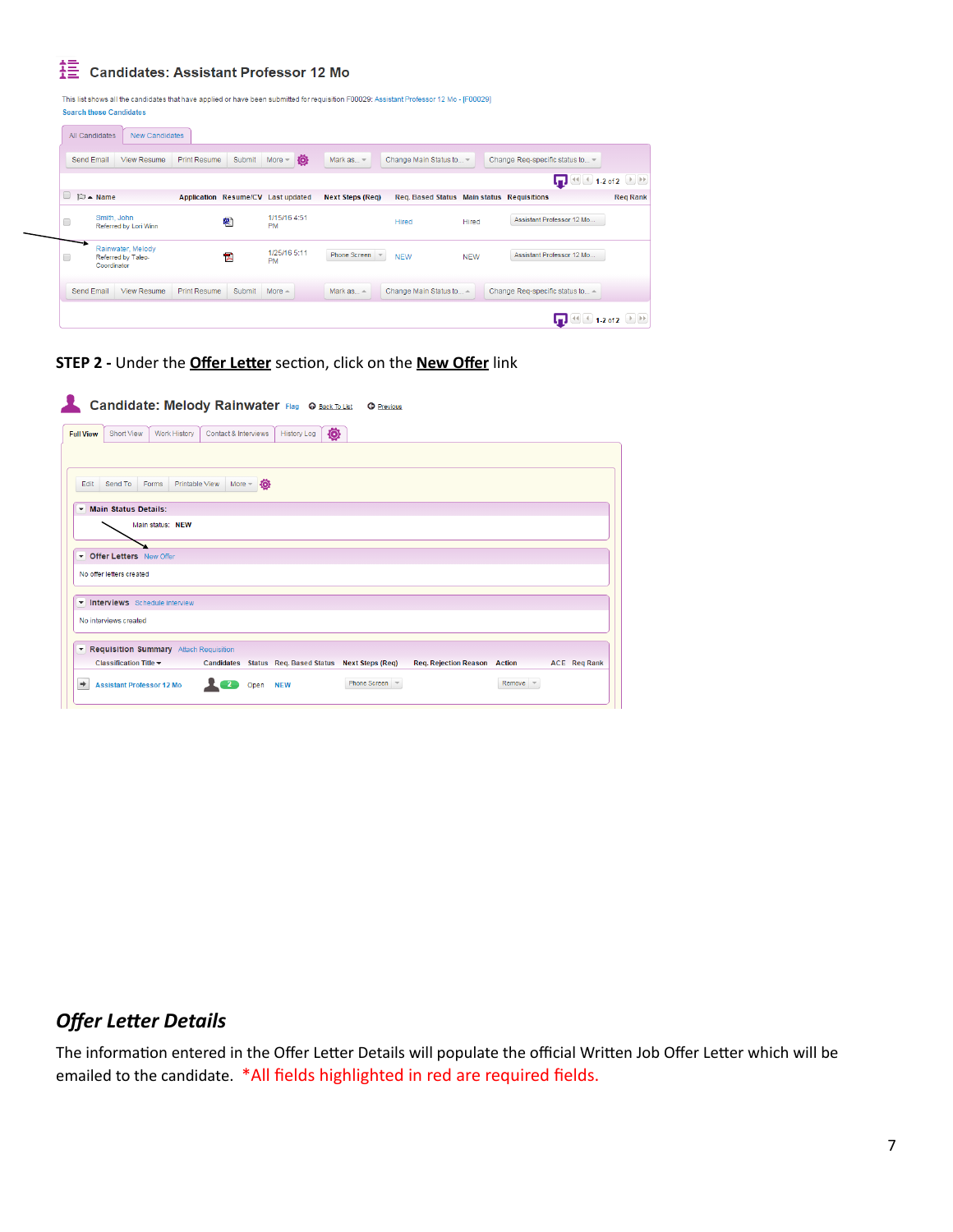| * Requisition:            | HEI Program Coordinator - [16013C]<br>$\vee$ | <b>View</b> |        |
|---------------------------|----------------------------------------------|-------------|--------|
| * Offer Template:         | Classified & Non-Classified                  |             | $\vee$ |
| * Title:                  | <b>HEI Program Coordinator</b>               |             |        |
| * Working Title:          | <b>Taleo Coordinator</b>                     |             |        |
| * Supervise FT Emps?:     | ́<br>Yes<br><b>No</b>                        |             |        |
| * Anticipated Start Date: | 10/01/2017                                   | 鬱           |        |

#### None selected

Classified & Non-Classified Contract Offer Letter 12 Month Contract Offer Letter 4.5 Month Contract Offer Letter 9 Month PLEASE DO NOT USE Provisional Offer Letter

**Evaluation Manager** - Please click on the box and type in the Evaluation Manager's first and last name.

**Manager** - Click on the drop down arrow to select the Time and Attendance Manager's name **Selection should not remain A-State Dean.** 

**Supervisor's ID** – Enter the Time and Attendance Manager's name A-State ID number.

**Timesheet Orgn** – Enter the 6-digit T-Orgn Code for the Time and Attendance Manager's name

**Dept Phone Number** – Enter the department's phone number

**Employment Type** – select appropriate working hours

**Salary** – enter the dollar amount (example - 25,000). 

For classified positions: Refer back to the Requisition field titled "Proposed Salary Range" for the amount to enter.

**Note: All salaries must be rounded to** the nearest dollar amount

**HR Use - Expiration Date** – Please leave blank. Human Resources will enter this date once the Offer Letter has been approved by all levels.

**Contract Term** – for Faculty & Provisional Use Only

**International Sponsorship** change to **yes** if sponsorship is required

**Current Employee** – If they are please put "yes" and their ID Number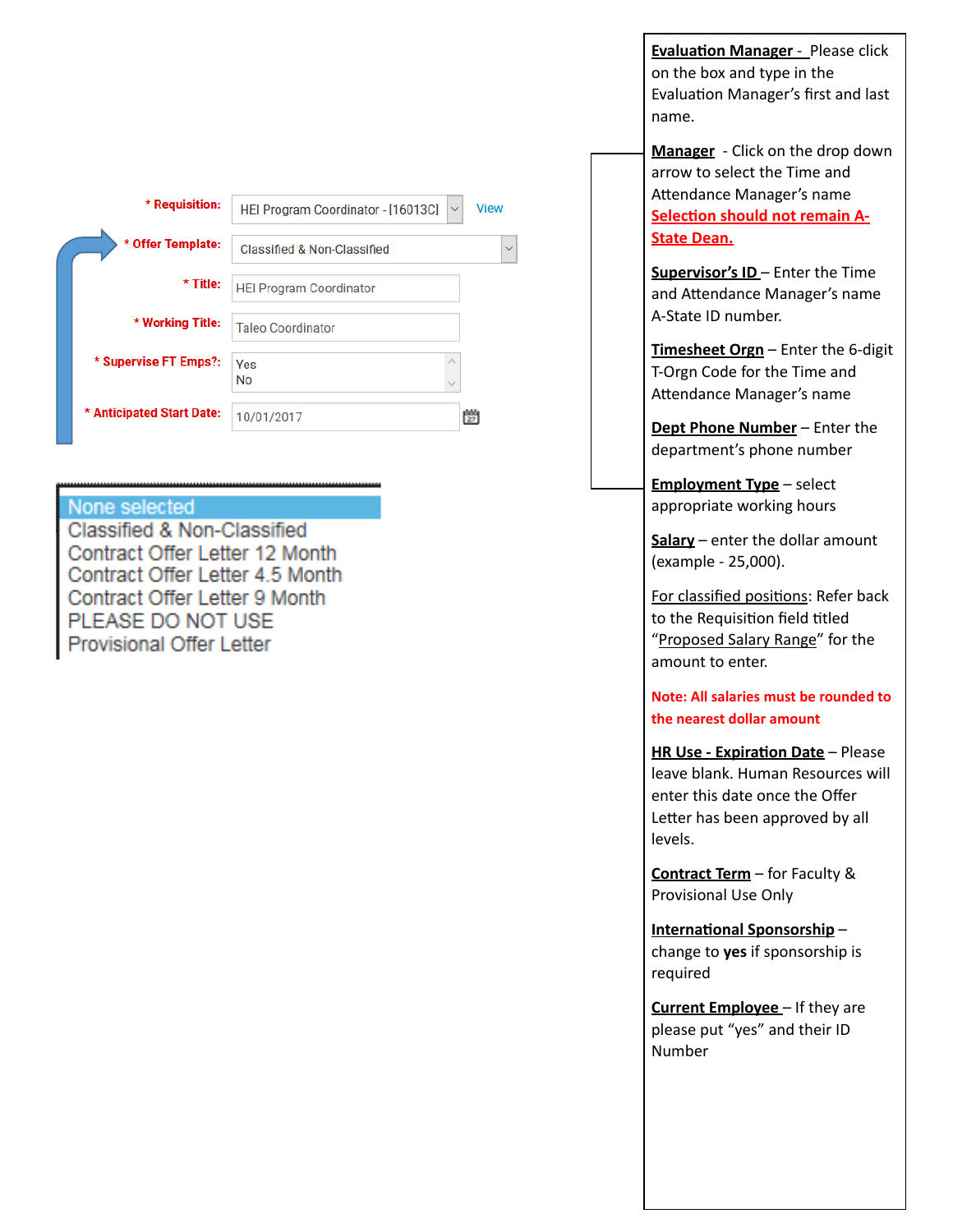| <b>Please Type Evaluation Manager's Name Below</b>                                                                                                 |                                      |             |              |              |        |  |
|----------------------------------------------------------------------------------------------------------------------------------------------------|--------------------------------------|-------------|--------------|--------------|--------|--|
| * Evaluation Manager:                                                                                                                              | <b>Kathryn Pulliam</b>               |             |              |              |        |  |
| Please use the next three boxes to fill in the Time and Attendance Approver's Last Name, ID Number, and Time Sheet Org                             |                                      |             |              |              |        |  |
| * Manager:                                                                                                                                         | Pulliam, Kathryn                     |             | $\checkmark$ |              |        |  |
| * Supervisor's ID:                                                                                                                                 | 10148676                             |             |              |              |        |  |
| Supervisor and Leave/Time Approver Must be the Same Employee                                                                                       |                                      |             |              |              |        |  |
| Timesheet Orgn can be found in Internet Native Banner on the NTRRQUE screen by searching the Supervisor's Last Name                                |                                      |             |              |              |        |  |
| * Supv's Timesheet Orgn:                                                                                                                           | 312213                               |             |              |              |        |  |
|                                                                                                                                                    | Format: ######                       |             |              |              |        |  |
| * Dept Phone Number:                                                                                                                               | 870-972-3454<br>Format: ###-###-#### |             |              |              |        |  |
| * Employment type:                                                                                                                                 | Full time (29-40 Hrs)                |             | $\checkmark$ |              |        |  |
| The Salary field will populate the Offer Letter - please type (Annual Salary in this format \$##,###.##) and (Hourly Salary in this format \$#.##) |                                      |             |              |              |        |  |
| * Annual or Hourly Salary:                                                                                                                         | 30,713.00                            |             |              |              |        |  |
| Shift Pay:                                                                                                                                         | <b>No</b>                            |             | $\checkmark$ |              |        |  |
| HR Use - Expiration Date:                                                                                                                          |                                      |             | 瞥            |              |        |  |
|                                                                                                                                                    |                                      |             |              |              |        |  |
|                                                                                                                                                    | * Contract Term:                     | <b>None</b> |              |              | $\vee$ |  |
| * International Sponsorship:                                                                                                                       |                                      | No          |              | $\checkmark$ |        |  |
|                                                                                                                                                    | * Current Employee:                  | Yes         |              |              |        |  |
|                                                                                                                                                    | Student/Employee ID:                 | 50539770    |              |              |        |  |

## *Comments: Please add in any necessary Comments*

|                  | Additional Information for Offer Approver - may include items related to a Graduate Assignment such as Grant Funding Source or Salary Justifications. |
|------------------|-------------------------------------------------------------------------------------------------------------------------------------------------------|
|                  | For Adjuncts - Please include the Class Number Section and CRN in the comments below.                                                                 |
| <b>Comments:</b> |                                                                                                                                                       |
|                  |                                                                                                                                                       |

Please fill out the appropriate area if it applies to the position you are hiring for: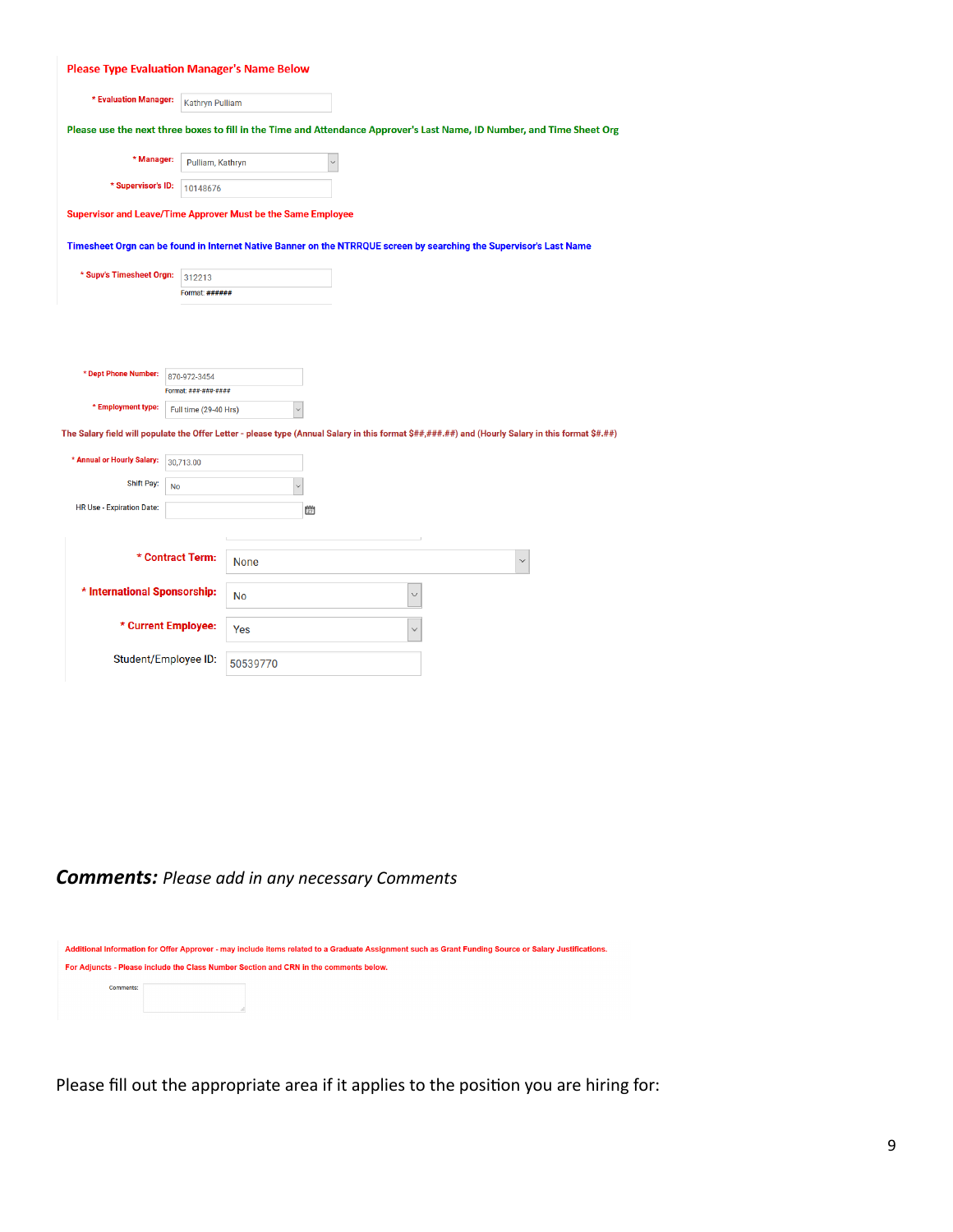#### *Grant Information Section* – Provisional positions only

Enter the Grant Begin and End Dates:

| **Grant Information - Completed for Grants Only** |  |   |  |  |  |
|---------------------------------------------------|--|---|--|--|--|
| <b>Grant Begin Date:</b>                          |  | 朆 |  |  |  |
| <b>Grant End Date:</b>                            |  | 鬱 |  |  |  |

#### Adjuncts, Graduate Assistants & Resident Assistants

| **Adjuncts, Graduate Assistants & Resident Assistants** |  |  |  |  |  |
|---------------------------------------------------------|--|--|--|--|--|
| <b>Start Date:</b>                                      |  |  |  |  |  |
| <b>End Date:</b>                                        |  |  |  |  |  |

#### **Faculty Contract Information** – Faculty and Childhood Services' positions only

**•** Enter the **Faculty Contract Type** and **Contract Start and End Dates** 

#### \*\*Faculty & Childhood Services Contract Only\*\*

| <b>Type of Faculty Contract:</b> | <b>Please Select</b>                 | $\checkmark$ |
|----------------------------------|--------------------------------------|--------------|
| <b>Start Date Month:</b>         | <b>Please Select</b><br>$\checkmark$ |              |
| <b>Start Day:</b>                | <b>Please Select</b><br>$\checkmark$ |              |
| <b>Start Month Year:</b>         | <b>Please Select</b><br>$\checkmark$ |              |
| <b>Contract End Month:</b>       | <b>Please Select</b><br>$\checkmark$ |              |
| <b>Contract End Day:</b>         | <b>Please Select</b><br>$\checkmark$ |              |
| <b>Contract End Year:</b>        | <b>Please Select</b><br>$\checkmark$ |              |

**Budget- FOAP Information Section** – Enter the Job Labor Distribution for salary payments. Contact the Budget Office at 972-3700 for questions.

• The total labor distributions must equal 100%. If more than one FOAP is utilized, please ensure the total percentage equals 100% before submitting.

| <b>FOAP's Must Total 100%</b> |                                      |                  |     |  |
|-------------------------------|--------------------------------------|------------------|-----|--|
|                               | * FOAP #1: 110000-311081-612400-1630 | * Percentage #1: | 100 |  |
|                               | Format: ######-###### ###### ####    |                  |     |  |